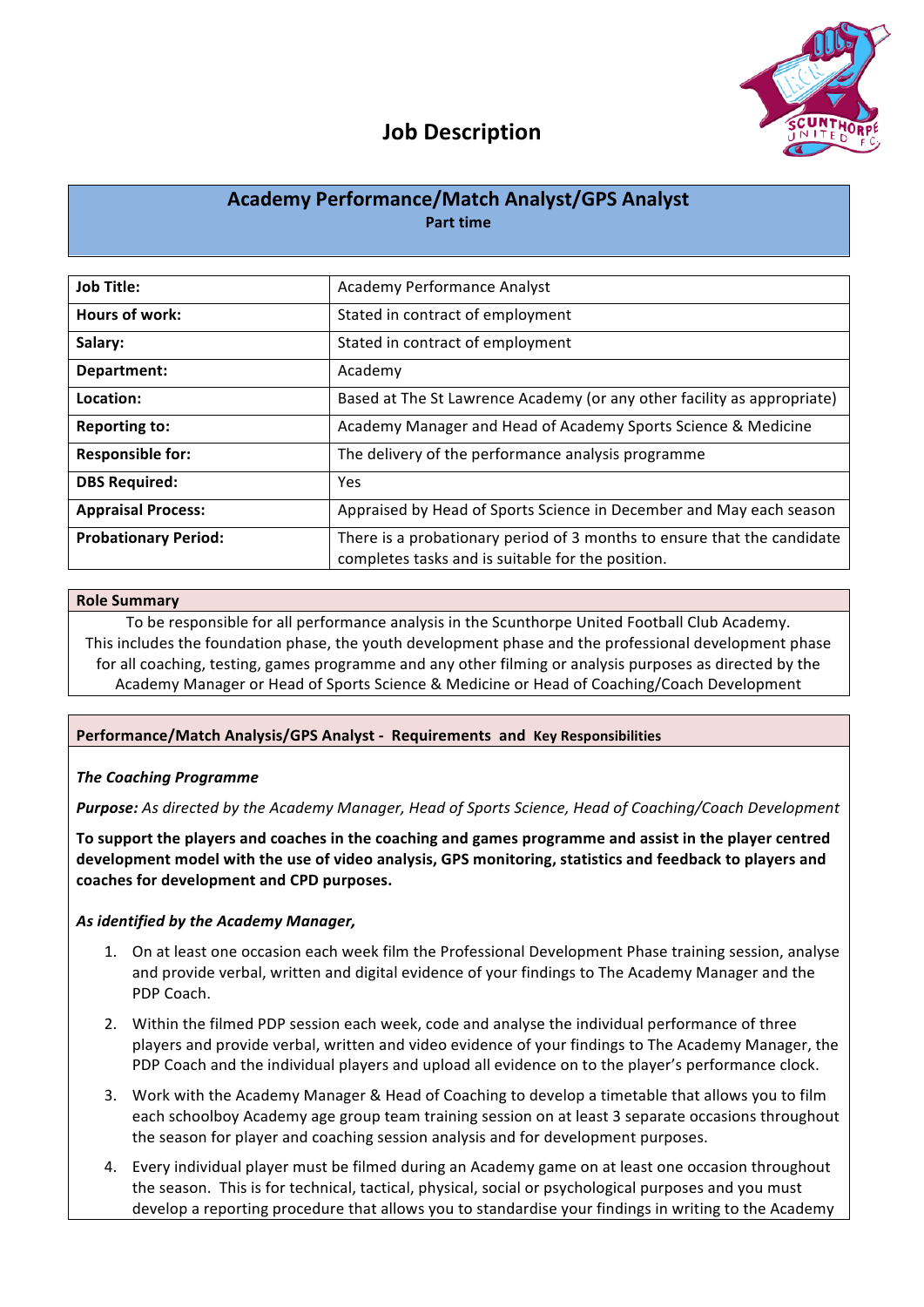Manager, the Head of Academy Coaching, the Phase Lead Coach and the Age Group Coach.

## *The Coaching Programme…. continued*

- 5. Work with the Academy Manager & Head of Coaching to develop Provide a detailed calendar/programme of events that enables you to film each **Academy coach** coaching/working on 3 separate occasions throughout the season and provide video evidence to the coach and the Academy Manager and Head of Coaching of their session to aid coach learning and development in line with their Coaching Competency Framework (CCF) and Training Needs Analysis (TNA).
- 6. Develop, utilise and film numerous 'best practise' warm ups for the coaching programme that involve warming up with and without a ball and ensure that all coaches have a digital copy to enable them to deliver the sessions.
- 7. Develop, utilise and film 'best practise' technical coaching sessions delivered in each development phase and produce a digital library of such sessions so that this can be distributed to coaches in that phase to aid player and coach development and understanding.
- 8. Develop, utilise and film 'best practise' tactical set plays and produce digital evidence of such sessions so that the evidence can be distributed to coaches and players to aid player development and understanding.
- 9. Film best practise 'phases of play' in the Professional Development phase and develop a library of digital clips which allows the Youth Development Phase coaches and players the ability to visualise the phases of play which will aid their development.
- 10. Record / film 'best practise' psychology workshops and produce digital evidence of such sessions so that this can be distributed to coaches, players and parents to aid development and understanding.
- 11. Record / film 'best practise' physical sessions as identified below and produce digital clips of such sessions so that this can be distributed to coaches and players to aid player their development and understanding.

## *Physical Testing*

- 12. Record all physical fitness testing sessions for each age group. Identify areas of concern for development such as improvements required in specific areas. Produce individual athletic development programmes to address the shortfalls.
- Running technique and mechanics (arms, legs, head etc)
- Functional straight line speed
- **Agility**
- **Acceleration**
- Endurance
- Power
- **Strength**
- Core strength
- **Flexibility**
- **Mobility**
- **Stability**

## *GPS monitoring*

13. Ensure that in all PDP coaching sessions players wear the GPS monitoring vests.

14. Analyse the data and produce an appropriate report to the staff identifying values and any trends.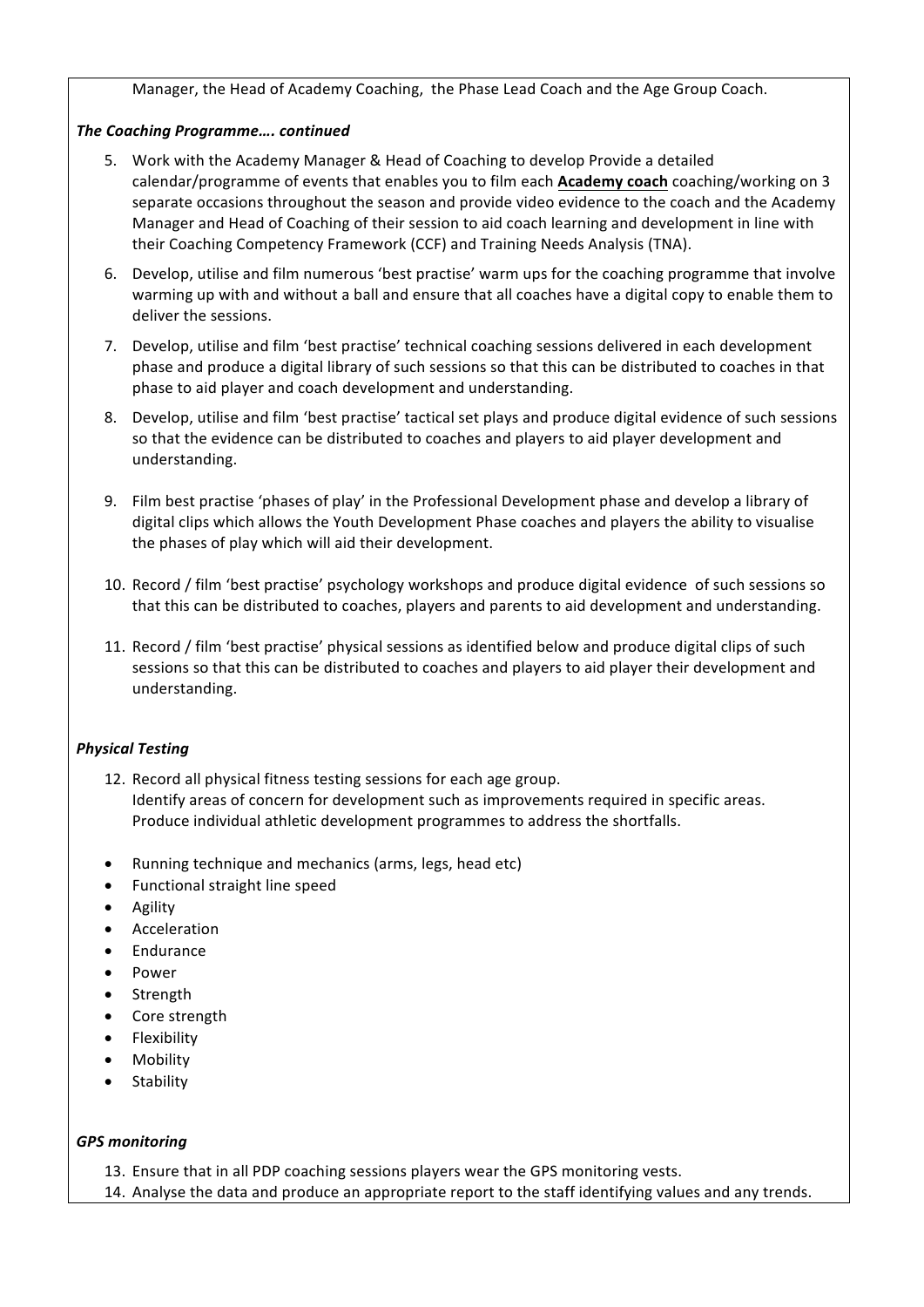## **The Games Programme**

## *Purpose:*

To support the players and coaches in the games programme and assist in the player centred development model with the use of video analysis, GPS, statistics and feedback to players and coaches for CPD purposes.

## **The Professional Development Phase**

- 15. Film every game that is played in the Professional Development Phase.
- 16. Ensure that the footage is of top quality, is filmed from a height to provide a better angle and view and that it is coded live to provide analysis throughout the game as required.
- 17. Ensure that you have suitable equipment to film games which includes the camera, filming platform, Hi-pod, sports code package, any extra or extension cables required and a student/intern to assist with the live coding of the game.
- 18. Use the sports code package and the Apple Mac computer provided by the Academy to code the game live and you are expected to be able to provide pre-game, in game and post-game footage for player/coach knowledge and understanding.
- 19. Liaise with the Academy Manager and the Head of Coaching to ensure that the coding template is relevant to the needs and meets the requirements of the Club and Academy philosophy.
- 20. Develop the pre-game, in-game, half time and post-match analysis of all fixtures in the Professional Development Phase and ensure that the analysis template is in line with the Club and Academy philosophy.
- 21. At half time and at the end of the game provide the team and individual statistics derived and required from the game for the Academy Manager and Professional Development Phase Coach.
- 22. Prior to each game in the Professional Development Phase, provide analysis of the opposition team and present this to the staff and players at least 2 days before the game.
- 23. Analyse all data from PDP games and produce an appropriate report for the staff.

## *Feedback*

- 24. Once a week provide a seminar/lecture that provides both team and individual coded and analytical footage and data of the game that was filmed. This will enable the Academy Manager, the Head of Coaching and the Professional Development Phase Coach to perform team and individual match analysis with the players.
- 25. In the games code the players that play in one unit of the team. This may be the back four and the goalkeeper, the midfield unit, or the strikers, you will be informed of which unit to code prior to each game.
- 26. Provide individual coded clips of each player from the team unit that was filmed in the previous game. Ensure that each player receives a digital evidence of his own performance and that all clips are kept on file and that you upload the evidence to the audit tool.
- 27. Throughout the course of their 2 year apprenticeship, collate a file of digital evidence on each individual player's performances to aid the decision making process of whether to sign the player professional or not by providing objective information as evidence.
- 28. Film, code and provide digital evidence of the goalkeeper's performance in every game in the Professional Development Phase. The analysis template should include, kicking off the floor, kicking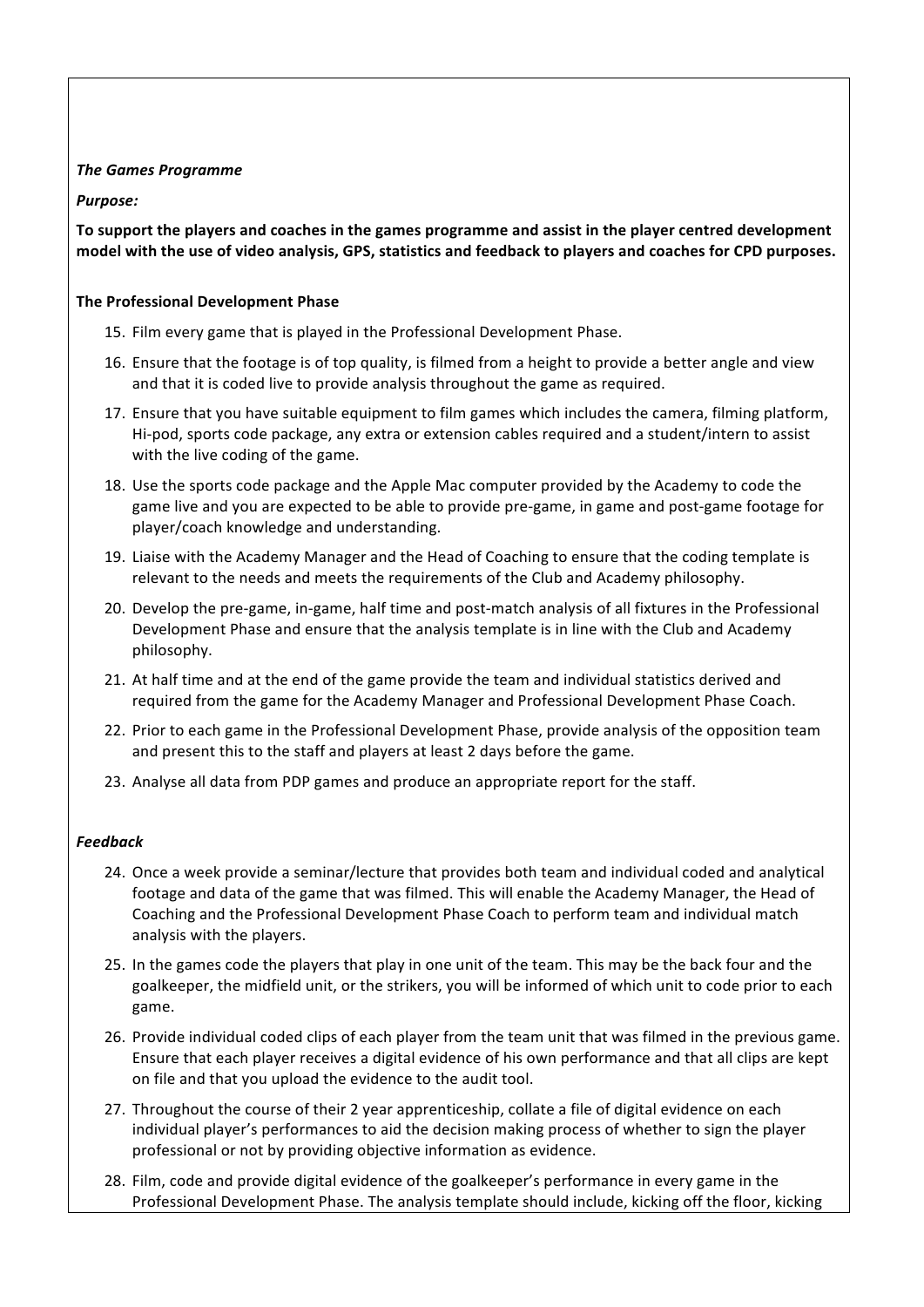out of hands, dealing with crosses, defending set plays, distribution from hands, shot stopping, starting positions and statistical analysis.

29. Ensure that you upload all coded clips on to the individual player's performance clocks.

## *Games Programme*

## **Youth Development and Foundation Phase**

- 30. Work with the Academy Manager & Head of Coaching to develop a timetable that allows you to film each Academy age group team play on at least 2 separate occasions throughout the season for individual player and match analysis development purposes.
- 31. Ensure that you are available to present the analysis within 7 days of the game being played and liaise with the Head of Coaching & Phase Lead Coach as to when the analysis will take place.
- 32. During each of the above games and throughout the course of the season, ensure that every individual player is filmed and that digital evidence is produced of the player's individual performance for technical, tactical, physical or psychological purposes and develop a report that allows you to standardise your findings in writing to the Academy Manager, the Phase Lead Coach and the Age Group Coach.
- 33. Ensure that you have suitable equipment to film games which includes the camera, filming platform, sports code package, any extra or extension cables required and a student/intern to assist with the live code.
- 34. Devise and film specific 'best practise' warm ups for the games programme that involve warming up with and without a ball and ensure that all coaches have digital clips to enable them to deliver the best practise warm ups.

## *General*

- 35. Develop, build up and manage an Academy Digital Video Library to provide a wide range of video clips to support the coach and player development process. There is information on a separate sheet identifying the specific requirements.
- 36. Work alongside any other Academy Performance Analysts to educate coaches and players on how to best utilise performance/video analysis.
- 37. Collect and analyse performance data, trend analysis and write reports based on findings.
- 38. Collect and analyse performance analysis data to perform bench mark analysis on Academy players in line with the EPPP requirements.
- 39. Maintain and take good care of all equipment.

## **Mentoring People & Developing Strong Working Relationships**

- 40. To support the Head of Academy Sports Science to co-ordinate activities of interns.
- 41. To provide leadership and guidance to any interns or students.

## *Safeguarding*

- 42. Monitor potential safeguarding children risks and work with the Academy Safeguarding Officer, and the Head of Safeguarding for the Club to promote safer working practice throughout the Academy.
- 43. Understand the Academy Safeguarding policy, procedures and best practice guidelines. Use this understanding to ensure safer recruitment, safe working practices, appropriate reporting of concerns and contribute positively to an Anti-bullying environment.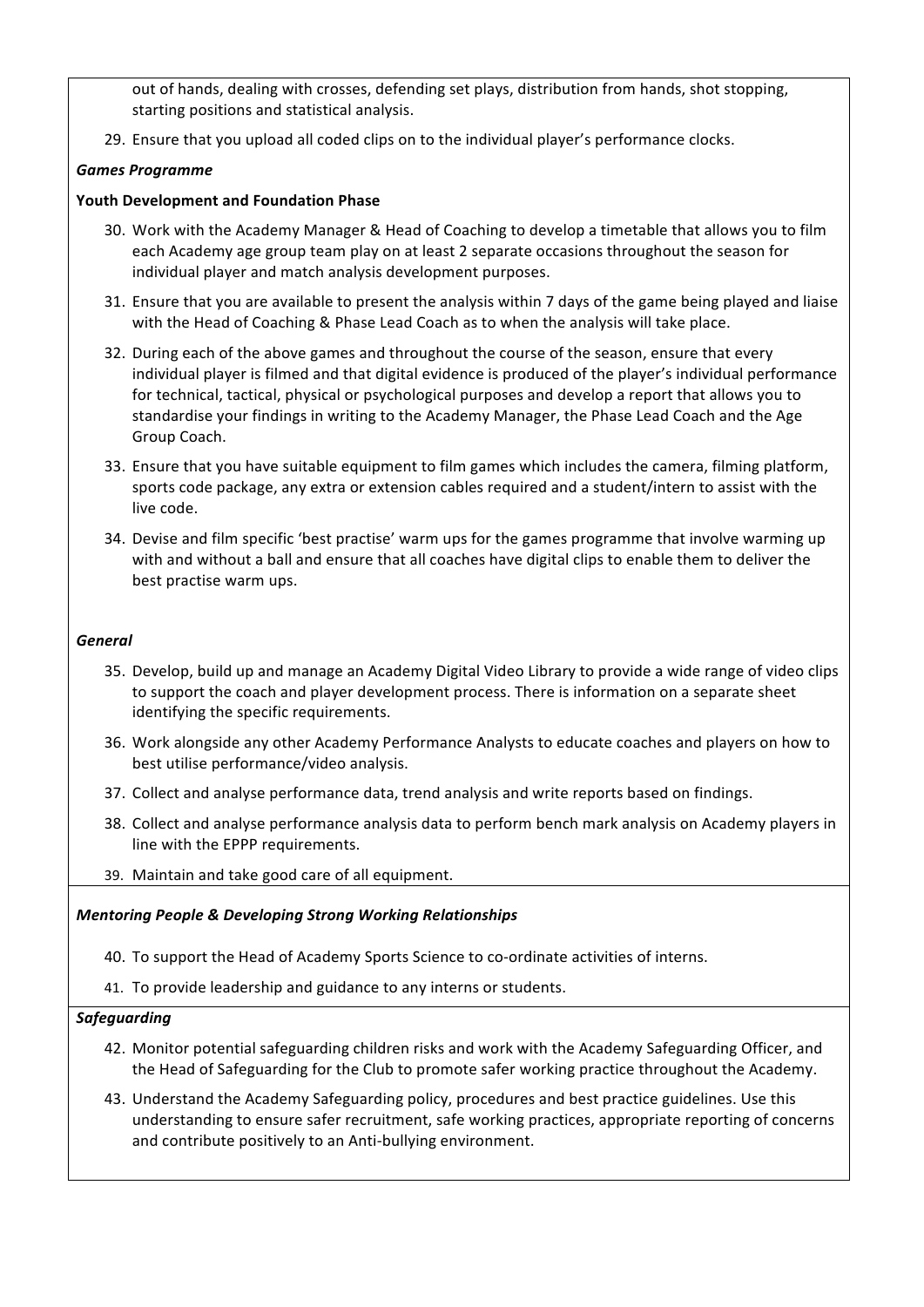## *Other Responsibilities*

- To be aware of current trends and best practice in Performance Analysis and Youth Development.
- To continually look for ways to develop and improve the Academy performance analysis programme and support and make positive suggestions and ideas to the Academy Manager.
- To attend at least 5 hours of training or the minimum required that is relevant to the development of your role organised by National Governing Bodies or external agencies.
- To undertake and attend all Continued Professional Development organised by the Club.
- To be up to speed with all of the EPPP rules and requirements.
- To attend all sports science & medical staff multi-disciplinary meetings every 6 weeks

### *Club & Academy Philosophy, values, vision*

■ Ensure that the Philosophy, Culture and Values of both the Football Club and the Academy are communicated to parents and players on an on-going basis through the medical department.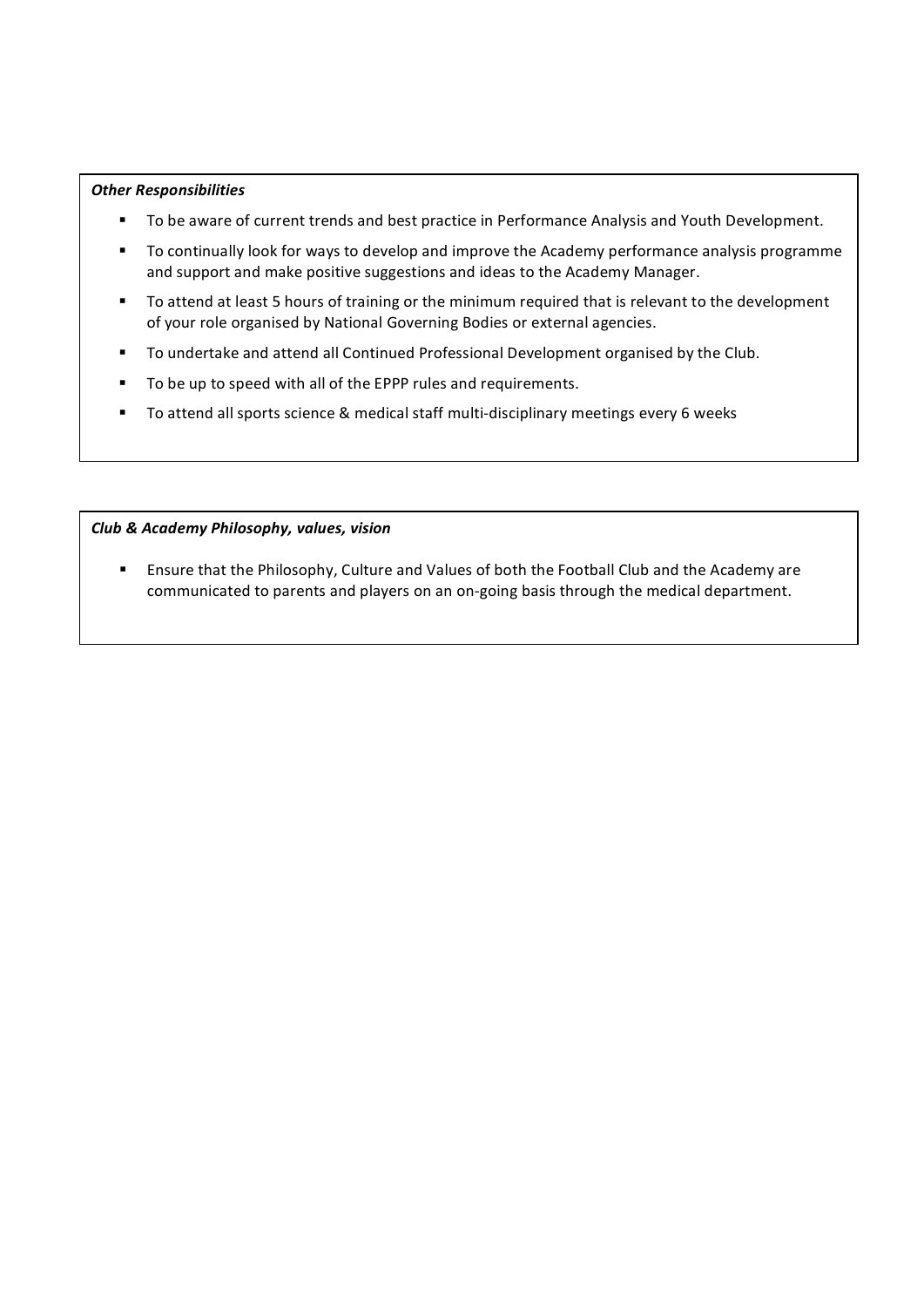# **Academy Performance Analyst**



## **PERSON SPECIFICATION**

| <b>Skills &amp; Abilities</b>                                                                                                                                                                                                                                        |             |                                                                                                                                                                                                             |  |  |
|----------------------------------------------------------------------------------------------------------------------------------------------------------------------------------------------------------------------------------------------------------------------|-------------|-------------------------------------------------------------------------------------------------------------------------------------------------------------------------------------------------------------|--|--|
| <b>Essential</b>                                                                                                                                                                                                                                                     |             | <b>Desirable</b>                                                                                                                                                                                            |  |  |
| Excellent written and verbal communication skills<br>Good level of football knowledge<br>Apple Mac literate<br>Creative presentation skills<br>IT Skills, including video editing skills, and a high level of<br>competence using excel, word and PowerPoint skills. | п<br>в<br>в | Fully competent and trained user of Sports Code<br>and other analysis systems<br>Ability to analyse football in depth<br>Highly developed interpersonal skills with teams,<br>coaches, players and parents. |  |  |

| Knowledge & Experience                                                                  |        |                                                                                         |  |
|-----------------------------------------------------------------------------------------|--------|-----------------------------------------------------------------------------------------|--|
| <b>Essential</b>                                                                        |        | <b>Desirable</b>                                                                        |  |
| Detailed knowledge of the rules and regulations of football<br>and the EPPP.            | в<br>п | Filming/previous analysis experience<br>Experience of travelling with football teams to |  |
| Experience of dealing with performance analysis for a football<br>team.                 | п      | matches and competitions.<br>Experience of coaching and/or playing in a                 |  |
| Understanding of the needs of players and coaches in a high<br>performance environment. |        | professional or high standard football environment.                                     |  |
| Database management experience                                                          |        |                                                                                         |  |

|   | <b>Personal Attributes</b>                              |                  |  |
|---|---------------------------------------------------------|------------------|--|
|   | <b>Essential</b>                                        | <b>Desirable</b> |  |
|   | Confidential manner                                     |                  |  |
| ٠ | A "can do" attitude/willing to do more than is required |                  |  |
| ٠ | Self-motivated.                                         |                  |  |
| ٠ | Team worker with a flexible and co-operative approach.  |                  |  |
| ٠ | Presents solutions rather than problems.                |                  |  |
| ٠ | Flexible and willing to learn                           |                  |  |

|                  | <b>Qualifications</b>                                   |                                                                                                                                                     |  |  |
|------------------|---------------------------------------------------------|-----------------------------------------------------------------------------------------------------------------------------------------------------|--|--|
| <b>Essential</b> |                                                         | <b>Desirable</b>                                                                                                                                    |  |  |
|                  | Sports Science Degree or equivalent level qualification | Qualification in coaching football.<br>Previous experience of performance analysis<br>FA Coaching Football Level 1 and 2<br>FA Youth Module 1, 2, 3 |  |  |